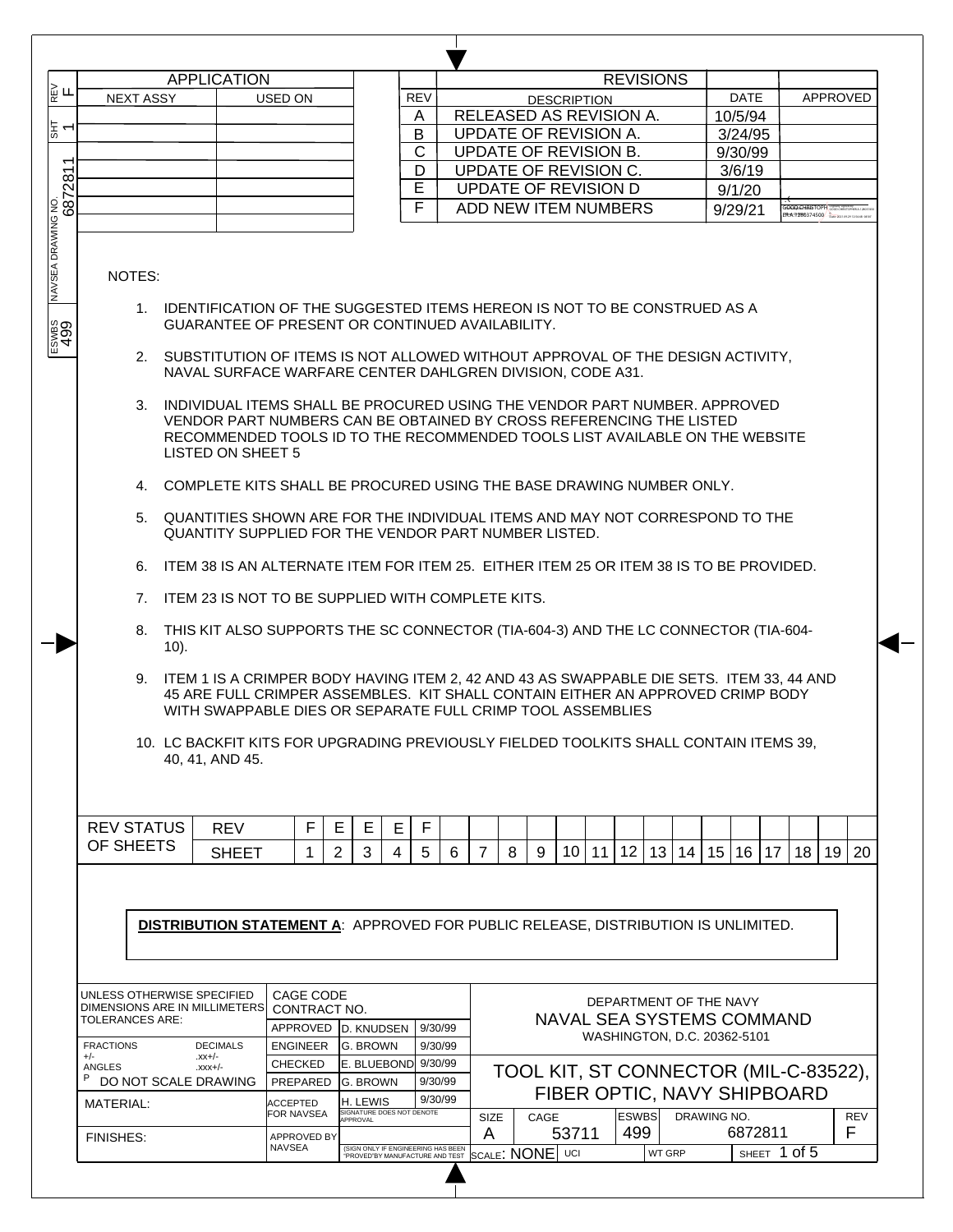| NAVSEA DRAWING NO.<br> <br>  G872811<br>NAVY SHIPBOARD, MIL-C-83522 FIBER<br>NA<br>5180 01 416 0565<br>OPTIC TOOL KIT, COMPOSED OF:<br>$\mathbf{1}$<br><b>CRIMPER BODY</b><br>TL-0021<br>$\mathbf{1}$<br>5120 01 419 3735<br>$\overline{2}$<br>5120 01 419 4363<br>1<br>SINGLE DIE SET FOR ITEM NO. 1<br>TL-0023<br>HAVING .090 AND .105 INDENT<br>RING AND .190 HEX (FOR MIL-C-<br>83522)<br>ESWBS<br>499<br>6080 01 377 4502<br>1<br>POLISHING PLATE GLASS 6x6x.25"<br>TL-0062<br>3<br>5<br>6675 01 420 5614<br>TEMPLATE, CUT LENGTH<br>TL-0083<br>1<br>6<br>6650 00 994 6883<br>1<br>EYE LOUPE 7x FOR FIBER<br>TL-0033<br><b>VIEWING</b><br>$\overline{7}$<br>5110 01 419 4360<br>CLEAVER, FIBER OPTIC<br>TL-0014<br>1<br>STRIP TOOL, CABLE JACKET<br>8<br>5110 01 419 3137<br>1<br>TL-0012<br>9<br>5110 01 419 4361<br>1<br>STRIP TOOL, OPTICAL FIBER<br>TL-0078<br>10<br>1<br>STRIPPER, OFCC, 18 AWG (.0395)<br>TL-0081<br>5110-00-246-0975<br>11<br><b>FLASHLIGHT</b><br>TL-0034<br>6230 01 419 5898<br>1<br>12<br>1<br>SCALE, 6"<br>5210 00 725 7347<br>TL-0069<br>13<br><b>NONE</b><br><b>CURING OVEN ASSEMBLY</b><br>TL-0027<br>COMPOSED OF:<br><b>CURING OVEN</b><br>4430 01 419 6383<br>1<br>6070 01 420 7682<br><b>HEATER BLOCK</b><br>1<br>6070 01 430 4607<br>1<br><b>CABLE STAND</b><br>5365 01 420 3692<br><b>CABLE STAND RING</b><br>1<br>$\overline{2}$<br><b>CABLE CLIPS</b><br>5340 01 422 2168<br>14<br>TL-0071<br>6540 01 443 7953<br>1<br>SPECTACLES, NYLON UTILITY FLEX<br>HEAD<br>$\mathbf{1}$<br>15<br>DISPENSER SOLVENT 4 oz LEAK<br>TL-0030<br>8125 01 439 5367<br><b>PROOF</b> | l<br>동지 | <b>ITEM</b><br>NO. | NATIONAL STOCK<br><b>NUMBER</b> | QTY<br><b>REQD</b> | COMBINATION OF ADOPTED<br>(1)<br><b>ITEMS</b>  | <b>RECOMMENDED</b><br><b>TOOLS</b><br>(TL) |
|-------------------------------------------------------------------------------------------------------------------------------------------------------------------------------------------------------------------------------------------------------------------------------------------------------------------------------------------------------------------------------------------------------------------------------------------------------------------------------------------------------------------------------------------------------------------------------------------------------------------------------------------------------------------------------------------------------------------------------------------------------------------------------------------------------------------------------------------------------------------------------------------------------------------------------------------------------------------------------------------------------------------------------------------------------------------------------------------------------------------------------------------------------------------------------------------------------------------------------------------------------------------------------------------------------------------------------------------------------------------------------------------------------------------------------------------------------------------------------------------------------------------------------------------------------------------------------------------------------------|---------|--------------------|---------------------------------|--------------------|------------------------------------------------|--------------------------------------------|
|                                                                                                                                                                                                                                                                                                                                                                                                                                                                                                                                                                                                                                                                                                                                                                                                                                                                                                                                                                                                                                                                                                                                                                                                                                                                                                                                                                                                                                                                                                                                                                                                             |         |                    |                                 |                    |                                                |                                            |
|                                                                                                                                                                                                                                                                                                                                                                                                                                                                                                                                                                                                                                                                                                                                                                                                                                                                                                                                                                                                                                                                                                                                                                                                                                                                                                                                                                                                                                                                                                                                                                                                             |         |                    |                                 |                    |                                                |                                            |
|                                                                                                                                                                                                                                                                                                                                                                                                                                                                                                                                                                                                                                                                                                                                                                                                                                                                                                                                                                                                                                                                                                                                                                                                                                                                                                                                                                                                                                                                                                                                                                                                             |         |                    |                                 |                    |                                                |                                            |
|                                                                                                                                                                                                                                                                                                                                                                                                                                                                                                                                                                                                                                                                                                                                                                                                                                                                                                                                                                                                                                                                                                                                                                                                                                                                                                                                                                                                                                                                                                                                                                                                             |         |                    |                                 |                    |                                                |                                            |
|                                                                                                                                                                                                                                                                                                                                                                                                                                                                                                                                                                                                                                                                                                                                                                                                                                                                                                                                                                                                                                                                                                                                                                                                                                                                                                                                                                                                                                                                                                                                                                                                             |         |                    |                                 |                    |                                                |                                            |
|                                                                                                                                                                                                                                                                                                                                                                                                                                                                                                                                                                                                                                                                                                                                                                                                                                                                                                                                                                                                                                                                                                                                                                                                                                                                                                                                                                                                                                                                                                                                                                                                             |         |                    |                                 |                    |                                                |                                            |
|                                                                                                                                                                                                                                                                                                                                                                                                                                                                                                                                                                                                                                                                                                                                                                                                                                                                                                                                                                                                                                                                                                                                                                                                                                                                                                                                                                                                                                                                                                                                                                                                             |         |                    |                                 |                    |                                                |                                            |
|                                                                                                                                                                                                                                                                                                                                                                                                                                                                                                                                                                                                                                                                                                                                                                                                                                                                                                                                                                                                                                                                                                                                                                                                                                                                                                                                                                                                                                                                                                                                                                                                             |         |                    |                                 |                    |                                                |                                            |
|                                                                                                                                                                                                                                                                                                                                                                                                                                                                                                                                                                                                                                                                                                                                                                                                                                                                                                                                                                                                                                                                                                                                                                                                                                                                                                                                                                                                                                                                                                                                                                                                             |         |                    |                                 |                    |                                                |                                            |
|                                                                                                                                                                                                                                                                                                                                                                                                                                                                                                                                                                                                                                                                                                                                                                                                                                                                                                                                                                                                                                                                                                                                                                                                                                                                                                                                                                                                                                                                                                                                                                                                             |         |                    |                                 |                    |                                                |                                            |
|                                                                                                                                                                                                                                                                                                                                                                                                                                                                                                                                                                                                                                                                                                                                                                                                                                                                                                                                                                                                                                                                                                                                                                                                                                                                                                                                                                                                                                                                                                                                                                                                             |         |                    |                                 |                    |                                                |                                            |
|                                                                                                                                                                                                                                                                                                                                                                                                                                                                                                                                                                                                                                                                                                                                                                                                                                                                                                                                                                                                                                                                                                                                                                                                                                                                                                                                                                                                                                                                                                                                                                                                             |         |                    |                                 |                    |                                                |                                            |
|                                                                                                                                                                                                                                                                                                                                                                                                                                                                                                                                                                                                                                                                                                                                                                                                                                                                                                                                                                                                                                                                                                                                                                                                                                                                                                                                                                                                                                                                                                                                                                                                             |         |                    |                                 |                    |                                                |                                            |
|                                                                                                                                                                                                                                                                                                                                                                                                                                                                                                                                                                                                                                                                                                                                                                                                                                                                                                                                                                                                                                                                                                                                                                                                                                                                                                                                                                                                                                                                                                                                                                                                             |         |                    |                                 |                    |                                                |                                            |
|                                                                                                                                                                                                                                                                                                                                                                                                                                                                                                                                                                                                                                                                                                                                                                                                                                                                                                                                                                                                                                                                                                                                                                                                                                                                                                                                                                                                                                                                                                                                                                                                             |         |                    |                                 |                    |                                                |                                            |
|                                                                                                                                                                                                                                                                                                                                                                                                                                                                                                                                                                                                                                                                                                                                                                                                                                                                                                                                                                                                                                                                                                                                                                                                                                                                                                                                                                                                                                                                                                                                                                                                             |         |                    |                                 |                    |                                                |                                            |
|                                                                                                                                                                                                                                                                                                                                                                                                                                                                                                                                                                                                                                                                                                                                                                                                                                                                                                                                                                                                                                                                                                                                                                                                                                                                                                                                                                                                                                                                                                                                                                                                             |         |                    |                                 |                    | 499<br>53711<br>A<br>SCALE: NONE UCI<br>WT GRP | Е<br>6872811<br>SHEET 2 of 5               |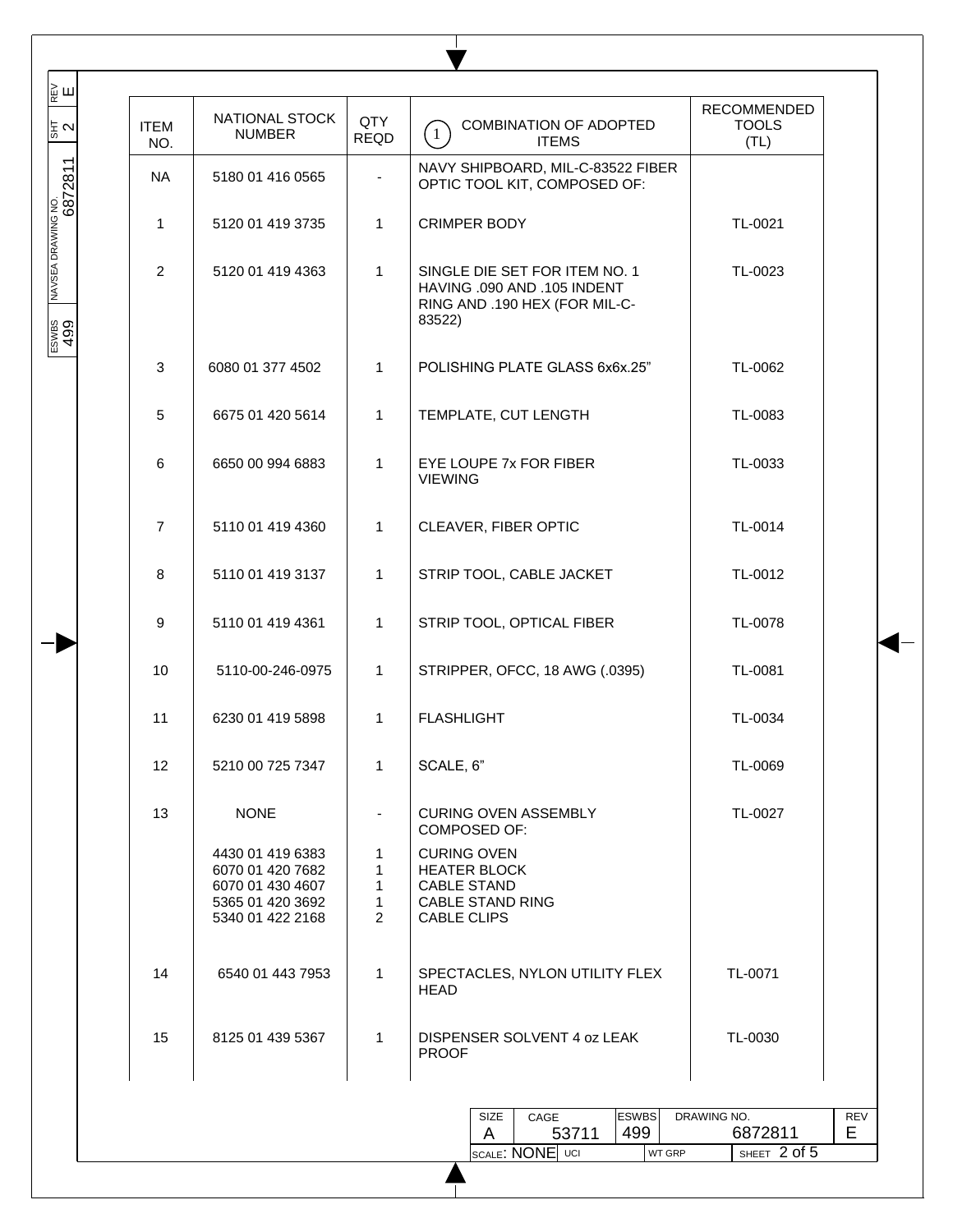| lу<br>⊮<br>¦≅ ట               | <b>ITEM</b><br>NO. | NATIONAL STOCK<br><b>NUMBER</b>                                                                                 | QTY<br><b>REQD</b>         | COMBINATION OF ADOPTED<br>$\mathbf{1}$<br><b>ITEMS</b>                                                                                                     | RECOMMENDED<br><b>TOOLS</b><br>(TL) |            |
|-------------------------------|--------------------|-----------------------------------------------------------------------------------------------------------------|----------------------------|------------------------------------------------------------------------------------------------------------------------------------------------------------|-------------------------------------|------------|
|                               | 16                 | 5110 01 419 5283                                                                                                | $\mathbf{1}$               | <b>KEVLAR SHEARS</b>                                                                                                                                       | TL-0045                             |            |
| NAVSEA DRAWING NO.<br>6872811 | 17                 | 6838 01 038 4517                                                                                                | $\mathbf{1}$               | <b>CANNED AIR</b>                                                                                                                                          | TL-0013                             |            |
|                               | 18                 | 7920 01 321 6791                                                                                                | 25                         | CLOTH, CLEANING, WHITE                                                                                                                                     | TL-0016                             |            |
| ESWBS<br>499                  | 19                 | 5350 01 376 9388                                                                                                | $\mathbf 1$                | POLISHING PAPER, 1 MICRON<br>ALUMINUM OXIDE, MYLAR BACK<br>SHEET, 5.5"x5.5" MIN, 50 PK                                                                     | TL-0057                             |            |
|                               | 20                 | 5350 01 420 1454                                                                                                | $\mathbf 1$                | POLISHING PAPER, 5 MICRON<br>ALUMINUM OXIDE, FOAM BACK SHEET,<br>5.5"x5.5" MIN, 50 PK                                                                      | TL-0058                             |            |
|                               | 21                 | 8040 01 421 3510                                                                                                | 6                          | EPOXY, BI-PACK, MIL-A-24792                                                                                                                                | TL-0032                             |            |
|                               | 22                 | 5120 01 438 6563                                                                                                | 5                          | SYRINGE WITH TWIST ON DISPENSING<br>NEEDLES, 3mL                                                                                                           | TL-0082                             |            |
|                               | 23                 | 6505 00 205 6513                                                                                                | $\mathbf{1}$               | ISOPROPYL ALCOHOL, 99% PURE<br><b>ANHYDROUS</b>                                                                                                            | TL-0044                             |            |
|                               | 24                 | 9505 01 376 9398                                                                                                | $\mathbf{1}$               | 125 UM CONNECTOR CLEANING WIRE<br>(3 EA) WITH CONTAINER                                                                                                    | TL-0001                             |            |
|                               | 25                 | <b>NONE</b><br>6650 01 420 0232<br>6650 01 420 0231<br>6650 01 420 0233<br>6070 01 421 1234<br>6240 00 155 7786 | 1<br>1<br>1<br>$\mathbf 1$ | MICROSCOPE, 400X COMPOSED OF:<br>MICROSCOPE BODY WITH IR FILTER<br>20X EYEPIECE<br>20X OBJECTIVE<br>CONNECTOR MOUNT, 1/8"-1/4"<br><b>INCANDESCENT LAMP</b> | TL-0049                             |            |
|                               | 26                 | 8125 01 428 8839                                                                                                | $\mathbf{1}$               | WATER BOTTLE, 4 oz SQUEEZE WITH<br>CAP                                                                                                                     | TL-0097                             |            |
|                               | 27                 | 6070 01 420 0551                                                                                                | 12                         | CURE ADAPTER, FOR MIL-C-83522                                                                                                                              | TL-0024                             |            |
|                               | 29                 | <b>NONE</b>                                                                                                     | $\mathbf{1}$               | TOOLKIT CASE, SINGLE TERMINUS<br>CONNECTOR, FIBER OPTIC, NAVY<br><b>SHIPBOARD</b>                                                                          | TL-0087                             |            |
|                               | 30                 | <b>NONE</b>                                                                                                     | $\mathbf{1}$               | POLISHING TOOL, FOR MIL-C-83522<br>AND TIA-604-3                                                                                                           | TL-0122                             |            |
|                               |                    |                                                                                                                 |                            | <b>ESWBS</b><br>SIZE<br>CAGE                                                                                                                               | DRAWING NO.                         | <b>REV</b> |
|                               |                    |                                                                                                                 |                            | 499<br>53711<br>A<br>SCALE: NONE UCI<br><b>WT GRP</b>                                                                                                      | 6872811<br>SHEET 3 of 5             | E.         |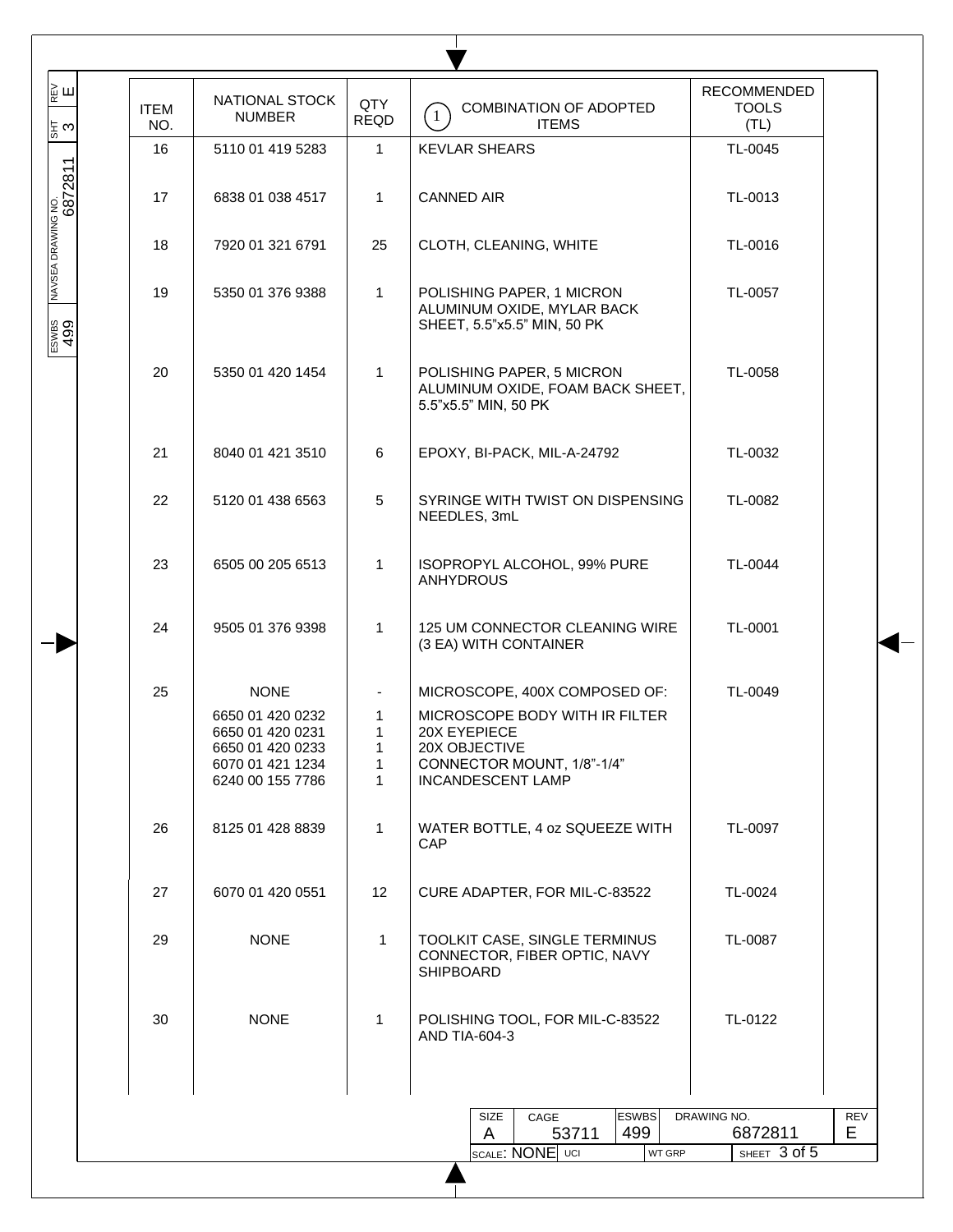| ∦<br>∥∉ш<br>통 4             | <b>ITEM</b><br>NO. | NATIONAL STOCK<br><b>NUMBER</b>                                    | QTY<br><b>REQD</b> | COMBINATION OF ADOPTED<br>$\boxed{1}$<br><b>ITEMS</b>                                                                            | <b>RECOMMENDED</b><br><b>TOOLS</b><br>(TL) |           |
|-----------------------------|--------------------|--------------------------------------------------------------------|--------------------|----------------------------------------------------------------------------------------------------------------------------------|--------------------------------------------|-----------|
|                             | 31                 | 5350 01 620 1305                                                   | $\mathbf{1}$       | POLISHING PAPER, 0.1 MICRON<br>DIAMOND, MYLAR BACK SHEET, 5.5"<br>DIAMETER MIN, 3 SHTS                                           | TL-0060                                    |           |
|                             | 32                 | <b>NONE</b>                                                        | $\mathbf{1}$       | MIL-C-83522 BOOT RING TOOL                                                                                                       | TL-0051                                    |           |
| NAVSEA DRAWING NO.<br> <br> | 33                 | <b>NONE</b>                                                        | $\mathbf{1}$       | CRIMP TOOL WITH DIE SET HAVING<br>.195, .140, AND .110 CIRCULAR<br>CAVITIES, FOR TIA-604-3                                       | TL-0019                                    |           |
| ESWES<br>499                | 34                 | 6070 01 408 6275                                                   | 1                  | RESILIENT PAD, 70 TO 90<br>DUROMETER, 5.5"x5.5" MIN                                                                              | TL-0067                                    |           |
|                             | 35                 | 6060 01 478 9450                                                   | 6                  | CURE ADAPTER, FOR TIA-604-3                                                                                                      | TL-0025                                    |           |
|                             | 36                 | 7690 01 478 9546                                                   | $\mathbf{1}$       | TEMPLATE, CUT LENGTH, TIA-604-3                                                                                                  | TL-0084                                    |           |
|                             | 37                 | 6060 01 478 9985                                                   | $\overline{2}$     | HYBRID ADAPTER, MIL-C-83522 TO TIA-<br>604-3                                                                                     | TL-0036                                    |           |
|                             | 38                 | <b>NONE</b>                                                        |                    | ALTERNATE MICROSCOPE, 400X<br><b>COMPOSED OF:</b>                                                                                | TL-0050                                    |           |
|                             |                    | <b>NONE</b><br>6650 01 420 0231<br>6650 01 420 0233<br><b>NONE</b> | 1<br>1<br>1<br>1   | MICROSCOPE BODY WITH IR FILTER<br>20X EYEPIECE<br>20X OBJECTIVE<br><b>INCANDESCENT LAMP</b>                                      |                                            |           |
|                             | 39                 | 3120 01 620 1655                                                   | $\mathbf{1}$       | POLISHING TOOL, (PUCK), LC<br><b>CONNECTOR</b>                                                                                   | TL-0121                                    |           |
|                             | 40                 | 6060 01 620 1658                                                   | 12                 | CURE ADAPTERS, LC CONNECTOR<br>(TIA-604-10) 1.25 mm                                                                              | TL-0117                                    |           |
|                             | 41                 | 6060 01 643 9207                                                   | $\mathbf{1}$       | LC 400x SCOPE ADAPTER                                                                                                            | TL-0146                                    |           |
|                             | 42                 |                                                                    | $\mathbf{1}$       | SINGLE DIE SET FOR ITEM NO. 1<br>HAVING .195, .140, AND .110<br>CIRCULAR CAVITIES, FOR TIA-604-3                                 | TL-0119                                    |           |
|                             | 43                 |                                                                    | $\mathbf{1}$       | SINGLE DIE SET FOR ITEM NO. 1<br>HAVING 0.113", -0.120" HEX FOR LC                                                               | TL-0118                                    |           |
|                             | 44                 |                                                                    | $\mathbf{1}$       | FULL CRIMPER ASSEMBLIES:<br>CRIMP TOOL WITH DIE SET HAVING<br>.090 AND .105 INDENT RING AND .190<br><b>HEX (FOR MIL-C-83522)</b> | TL-0018                                    |           |
|                             | 45                 |                                                                    | $\mathbf{1}$       | CRIMP TOOL WITH DIE SET HAVING<br>0.113", -0.120" HEX FOR LC                                                                     | TL-0116                                    |           |
|                             |                    |                                                                    |                    | <b>ESWBS</b><br>SIZE<br>CAGE<br>499<br>A<br>53711                                                                                | DRAWING NO.<br>6872811                     | REV<br>E. |
|                             |                    |                                                                    |                    | SCALE: NONE UCI<br>WT GRP                                                                                                        | SHEET 4 of 5                               |           |